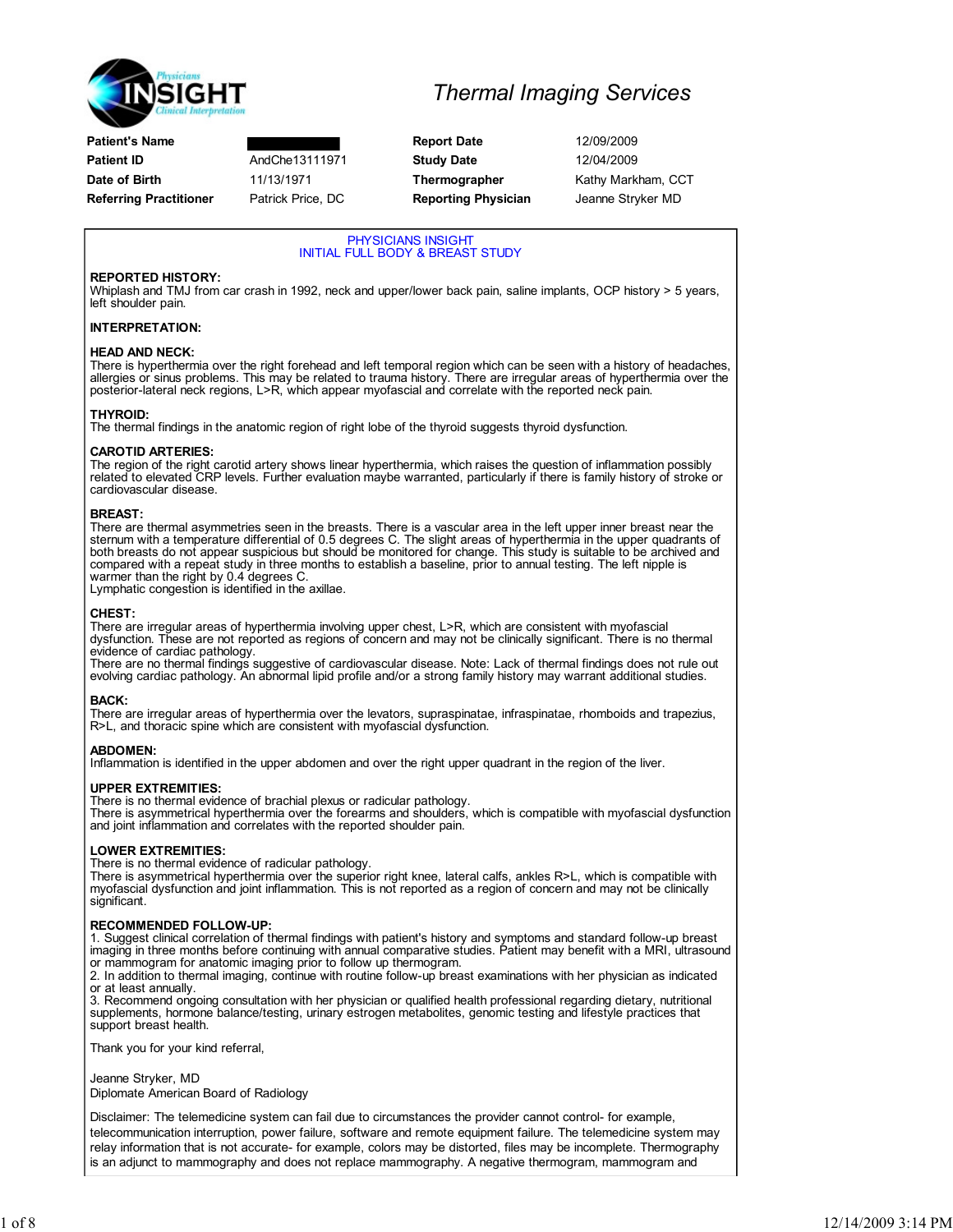ultrasound do not preclude biopsy based on clinical condition.

#### DESCRIPTION OF THE CLINICAL THERMAL IMAGING STUDY

The patient above was examined by digital infrared thermal imaging using a high-resolution thermographic camera specific for clinical applications. Standardized thermography protocols were implemented which are designed to optimize clinical correlation of thermal patterns.

Medical imaging using infrared thermography captures the naturally occurring infrared emissions from the human body. These emissions vary in intensity and distribution over each body region and can be detected as thermal patterns of skin temperature. Advanced digital cameras as used in this study display these patterns as high-resolution color images in which colors represent various temperatures.

The resultant images reflect underlying neurovascular physiology and allow identification of asymmetric, abnormal or<br>suspicious thermal patterns over a specific area or region of interest. Such patterns or changes over tim represent abnormal physiology or function. Thermal analysis of an imaging study allows objective clinical correlation by the physician and contributes to the decision-making process regarding therapy, additional testing and diagnosis.

#### Breast Thermography

Likewise, breast thermography is an adjunctive physiological assessment that is achieved by creating each person's<br>unique baseline pattern via an initial and recommended three month follow-up test to assess thermal stabili established, monitoring thermal stability is achieved by comparison to this baseline at any time in the future.

Such monitoring affords detection of even subtle thermal changes that, although not diagnostic, may precede anatomical findings by years and prompt early investigation and prevention. Thereby, breast imaging can be integrated as indicated with diagnostic anatomical tests such as ultrasound and mammography. Close follow-up and clinical correlation of thermal findings by the patient's physician is always recommended.

#### Study Outcome

This study provides adjunctive clinical information and recommendations based solely upon the images and patient information provided, to support the patient's physician in medical evaluation and management.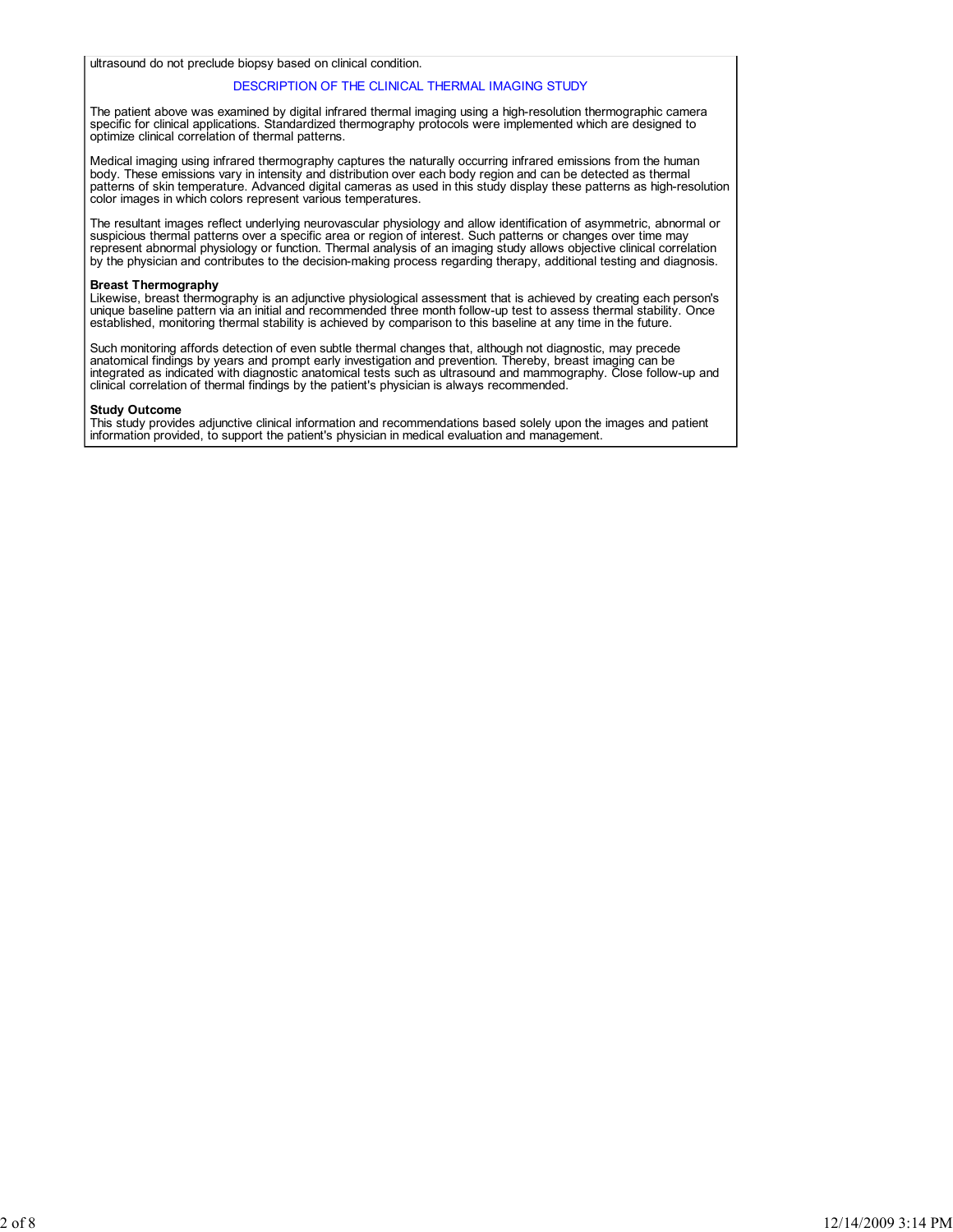

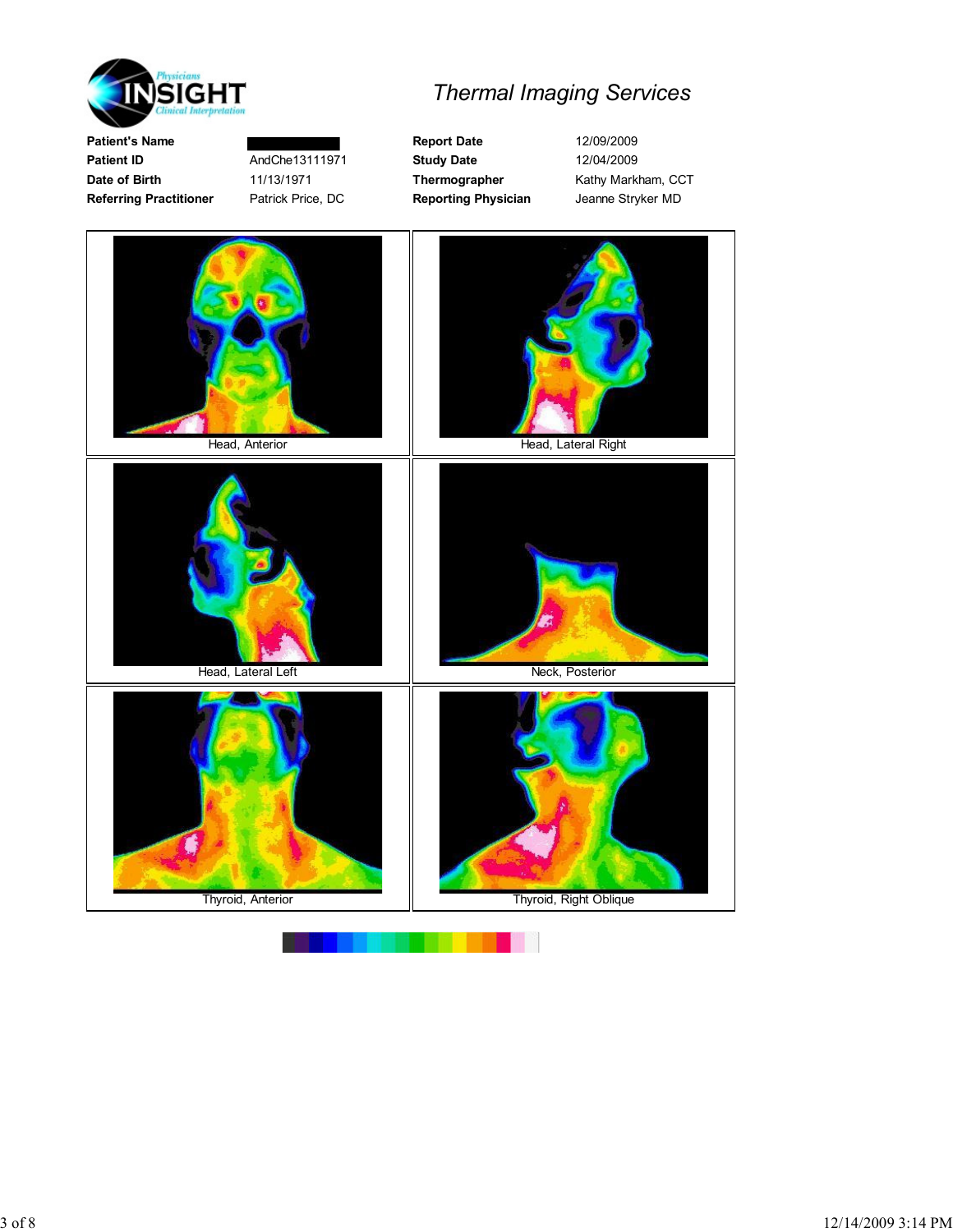

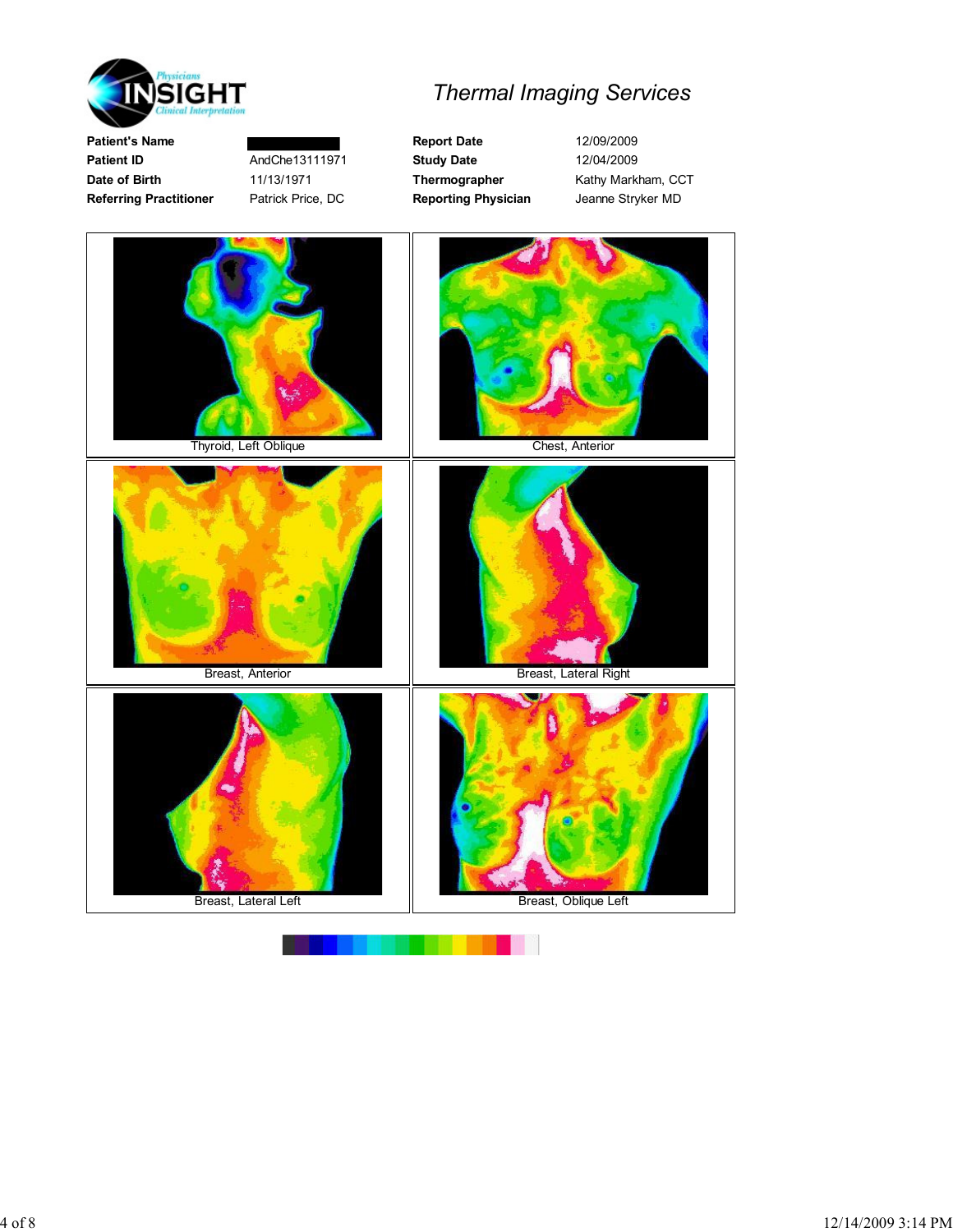

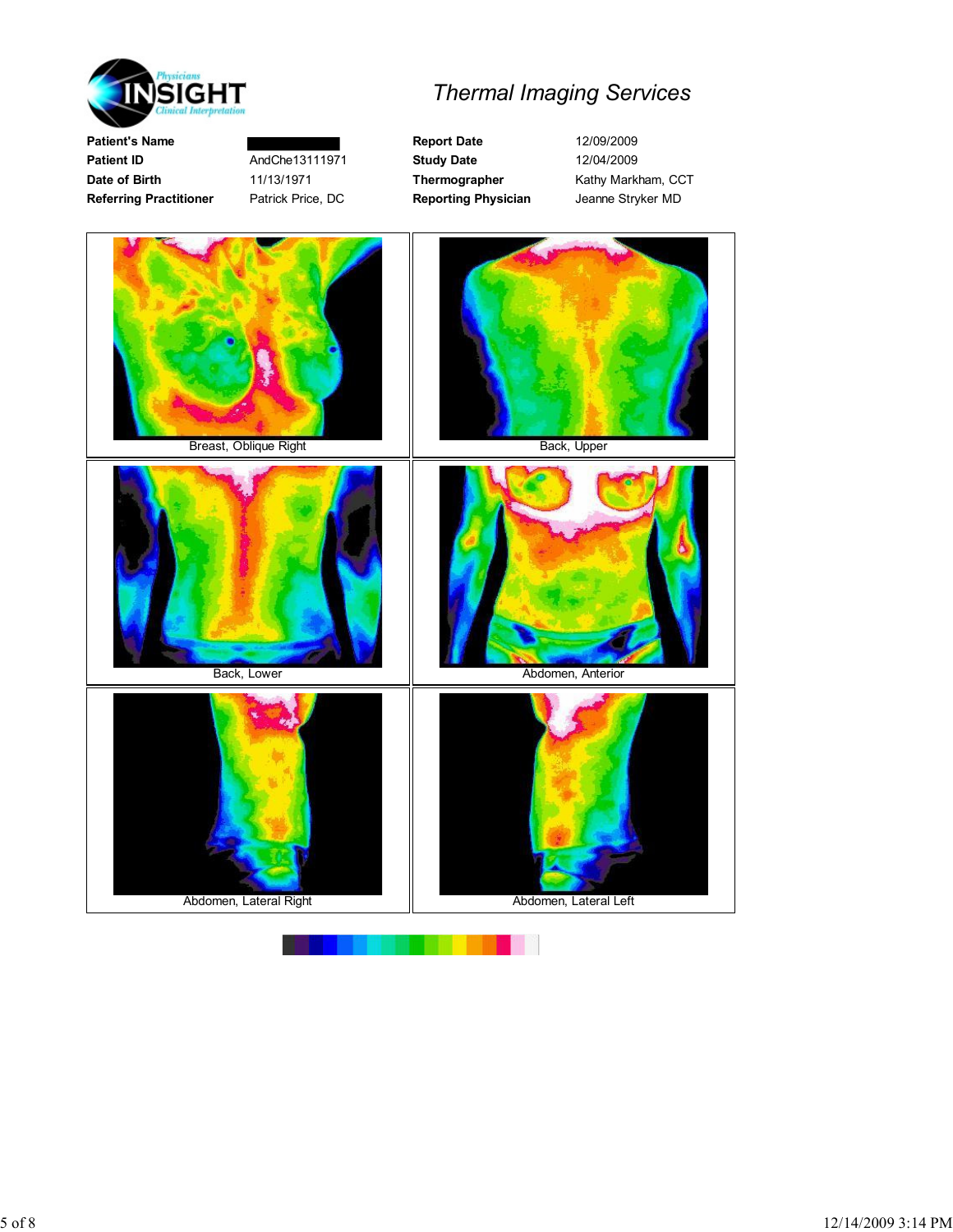

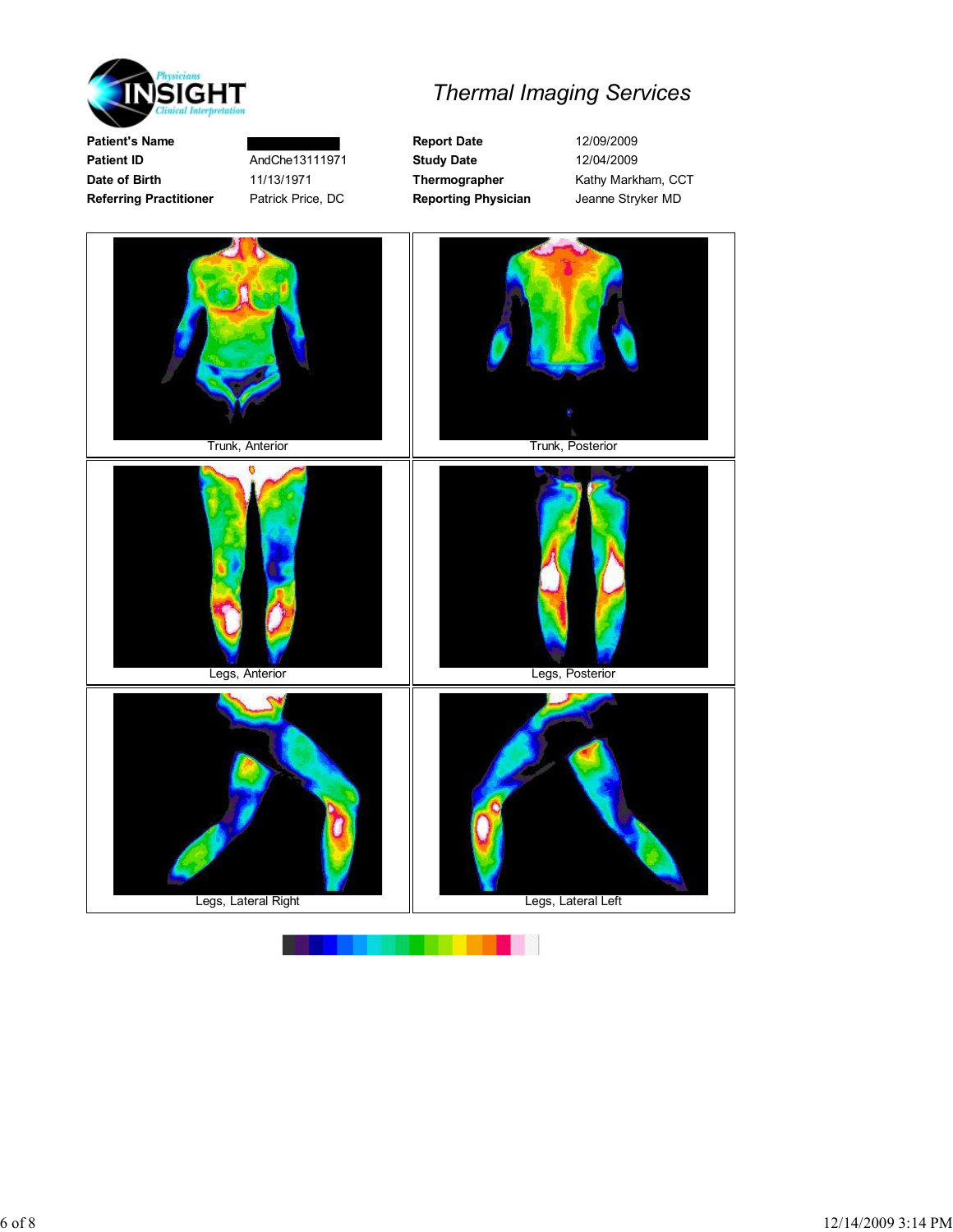